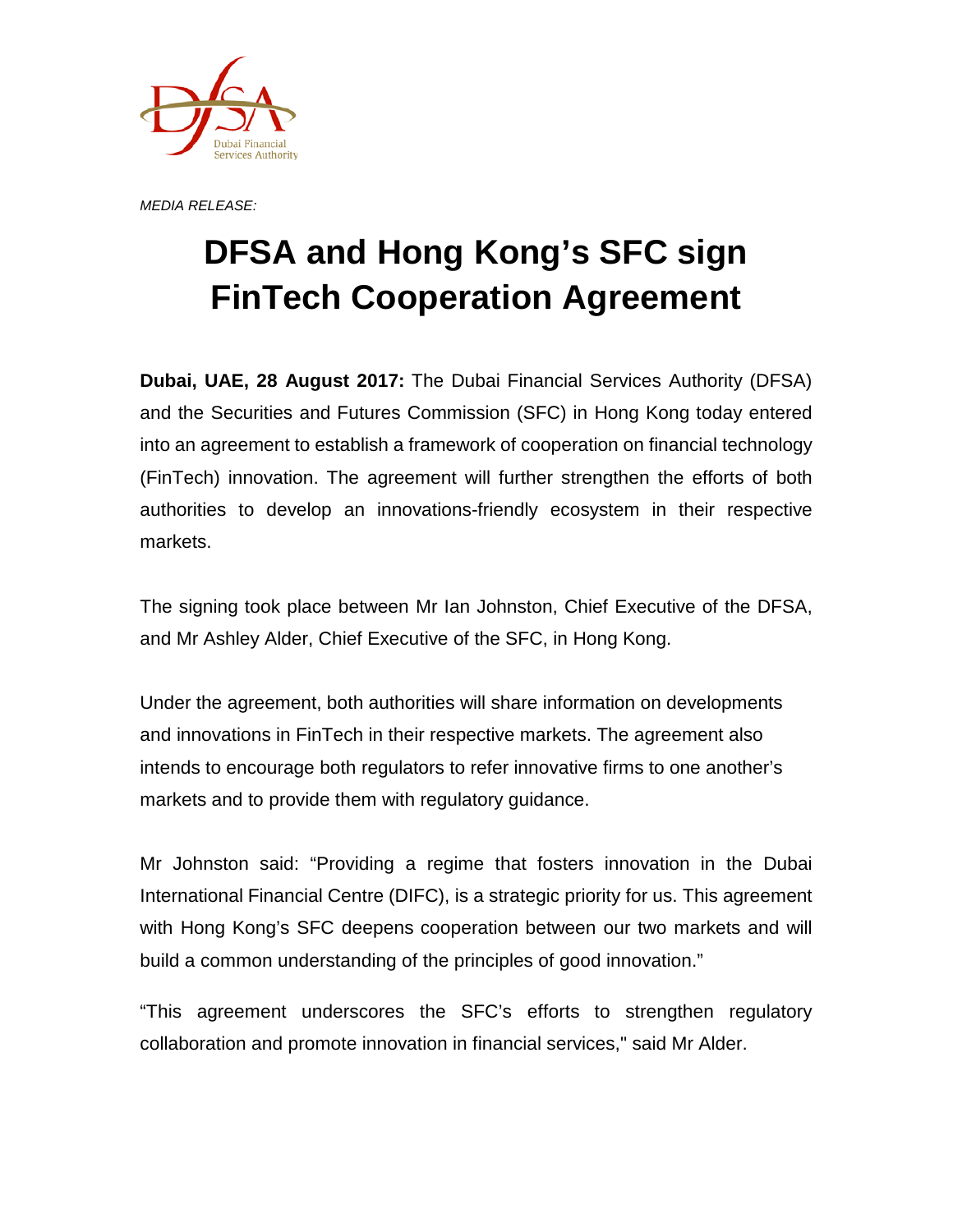

"We look forward to working closely with the DFSA to support FinTech development in both our markets."

The agreement extends the existing relationship between the SFC and the DFSA with a joint commitment to maintain the highest standards of cooperation. Both regulators are signatories to the IOSCO Multi-lateral Memorandum of Understanding (MMoU). They also entered into a bi-lateral MoU in 2008.

The agreement marks the latest step in the DFSA's roadmap to build a framework that supports innovation in the DIFC. It follows the introduction of regulations formalising a tailored regime for loan and investment crowdfunding platforms on August 1, the first in the GCC. On May 24, the DFSA launched its Innovation Testing Licence (ITL), a special class of financial services licence that allows FinTech firms to develop and test innovative FinTech concepts from the DIFC.

The DFSA's innovation strategy is aligned with the National Innovation Strategy set out by UAE Vice President, Prime Minister and Ruler of Dubai, His Highness Sheikh Mohammed Bin Rashid Al Maktoum, to make the UAE a global hub for innovation. It follows the launch of the FinTech Hive at DIFC, which will bring together the next generation of leaders and entrepreneurs to compete and address the growing needs of the region's financial services industry, using innovative technology solutions. It intends to catalyse growth and efficiency in a variety of areas including trade finance, alternative finance and Shari'ah-based services.

For its part, the SFC established the FinTech Contact Point (FTCP) in March 2016 to enhance communication with businesses involved in the development and application of FinTech and regulatory technology in Hong Kong. The FTCP also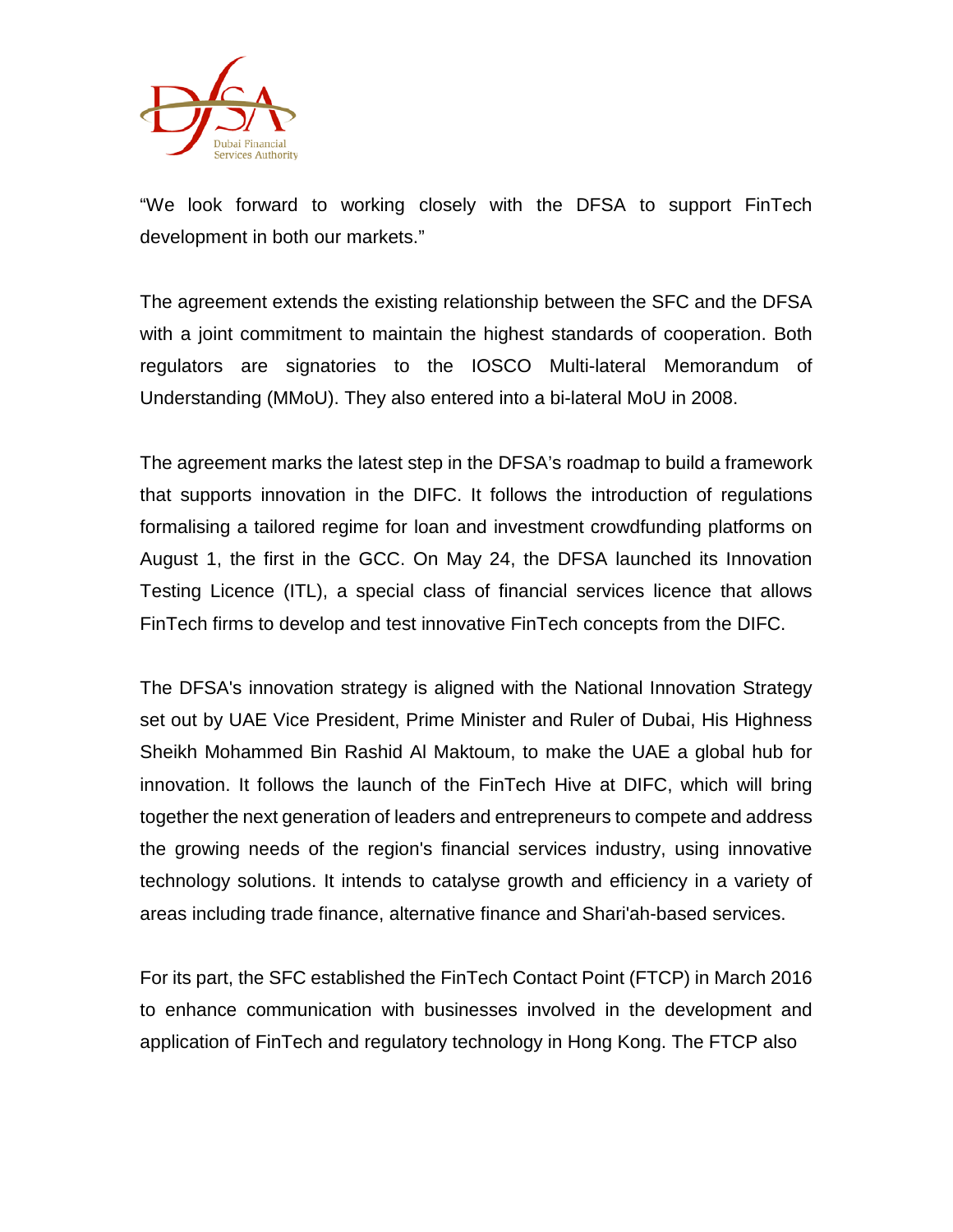

facilitates an understanding of the SFC's current regulatory regime while enabling it to stay informed of the development of the local industry.

**- Ends -**

## **For further information please contact:** Corporate Communications Dubai Financial Services Authority Level 13, The Gate, West Wing Dubai, UAE Tel: +971 (0)4 362 1613 Email[: DFSAcorpcomms@dfsa.ae](mailto:DFSAcorpcomms@dfsa.ae) [www.dfsa.ae](http://www.dfsa.ae/)

## **Editor's notes:**

**The Dubai Financial Services Authority (DFSA)** is the independent regulator of financial services conducted in or from the Dubai International Financial Centre (DIFC), a purpose-built financial free-zone in Dubai. The DFSA's regulatory mandate covers asset management, banking and credit services, securities, collective investment funds, custody and trust services, commodities futures trading, Islamic finance, insurance, an international equities exchange and an international commodities derivatives exchange. In addition to regulating financial and ancillary services, the DFSA is responsible for supervising and enforcing Anti-Money Laundering (AML) and Combating the Financing of Terrorism (CFT) requirements applicable in the DIFC. The DFSA has also accepted a delegation of powers from the DIFC Registrar of Companies (RoC) to investigate the affairs of DIFC companies and partnerships.

**Ian Johnston** was appointed as Chief Executive of the DFSA in June 2012. Mr Johnston joined the DFSA in November 2006, as a Managing Director, to head the Policy and Legal Services Division.

Mr Johnston was admitted to practice Law in Australia in the early 1980s and has spent most of his career in the private sector. He held a number of senior positions within the financial sector and was CEO of one of Australia's major Trustee Companies. During that time, Mr Johnston played a leading role in the Trustee industry and served on the National Council of the Trustee Corporations Association.

In 1999, Mr Johnston joined the Australian Securities and Investments Commission where he held the position of Executive Director, Financial Services regulation, and spent several terms as an acting Commissioner. In 2005, Mr Johnston took up a position with the Hong Kong Securities and Futures Commission as a Special Advisor.

Mr Johnston is a past Chairman of the Joint Forum, which comprise representatives of the major international regulatory standard-setters (IOSCO, IAIS and the Basel Committee). In August 2016, he was re-elected to IOSCO's Growth and Emerging Markets Steering Committee, a position he has held since 2013. He is also a member of the Financial Stability and Technical Committee (FSTC) of the IAIS, the global